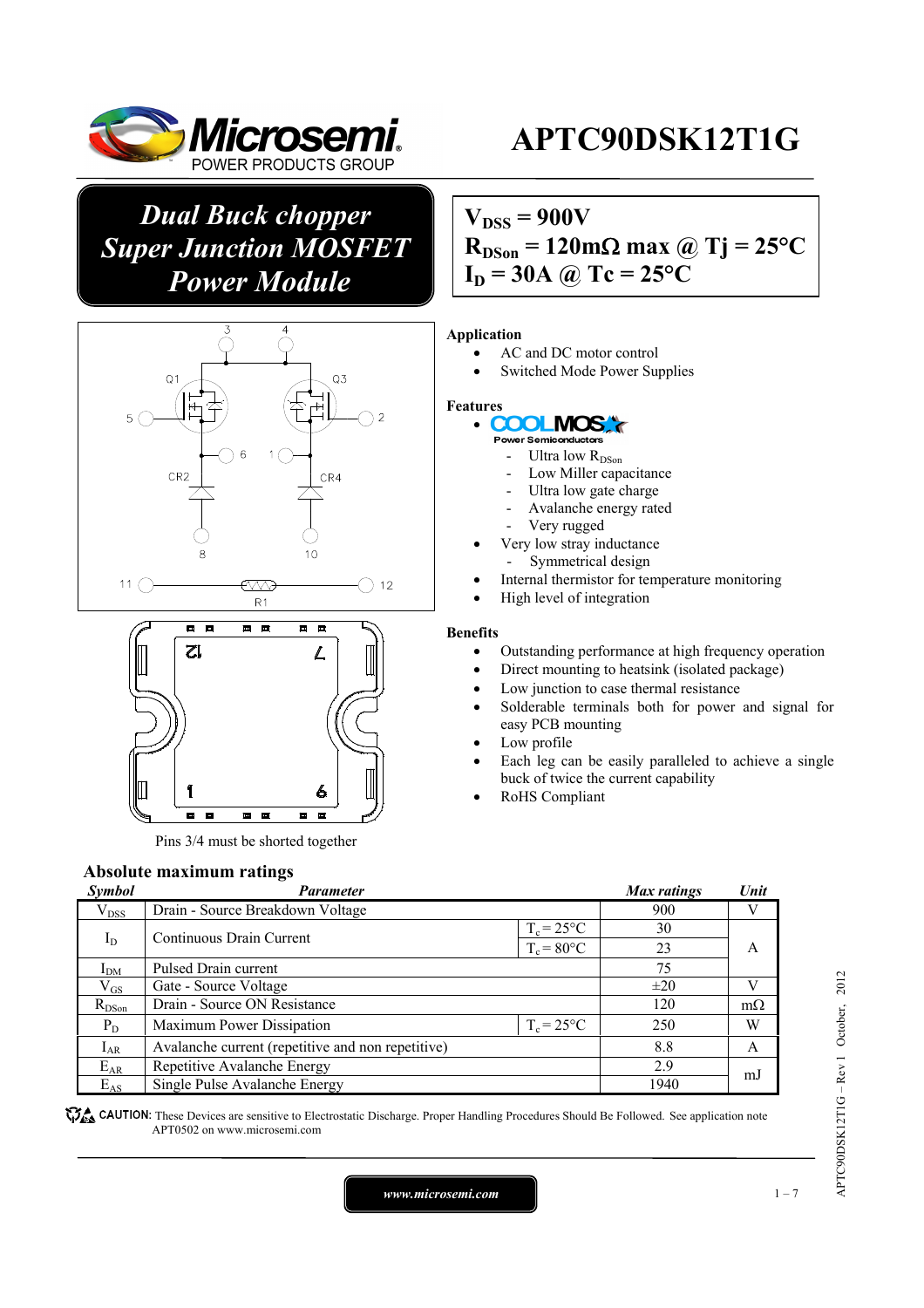

### All ratings  $\omega$  T<sub>j</sub> = 25°C unless otherwise specified

# **Electrical Characteristics**

| Symbol       | <i><b>Characteristic</b></i>    | <b>Test Conditions</b>                                 | Min | Tvv | <b>Max</b> | Unit         |
|--------------|---------------------------------|--------------------------------------------------------|-----|-----|------------|--------------|
| $I_{DSS}$    | Zero Gate Voltage Drain Current | $T_i = 25^{\circ}C$<br>$V_{GS} = 0V$ , $V_{DS} = 900V$ |     |     | 100        | μA           |
|              |                                 | $T_i = 125$ °C<br>$V_{GS} = 0V$ , $V_{DS} = 900V$      |     | 500 |            |              |
| $R_{DS(on)}$ | Drain – Source on Resistance    | $V_{GS} = 10V$ , $I_D = 26A$                           |     | 100 | 20         | $m\Omega$    |
| $V_{GS(th)}$ | Gate Threshold Voltage          | $V_{GS} = V_{DS}$ , $I_D = 3mA$                        | 2.5 |     | 3.5        | $\mathbf{V}$ |
| $I_{GSS}$    | Gate – Source Leakage Current   | $V_{GS} = \pm 20 V$ , $V_{DS} = 0V$                    |     |     | 100        | nA           |

## **Dynamic Characteristics**

| <i>Symbol</i> | <i><b>Characteristic</b></i> | <b>Test Conditions</b>                                                                                    | Min | $\mathcal{I}yp$ | <b>Max</b> | Unit |
|---------------|------------------------------|-----------------------------------------------------------------------------------------------------------|-----|-----------------|------------|------|
| $C_{iss}$     | Input Capacitance            | $V_{GS} = 0V$ ; $V_{DS} = 100V$                                                                           |     | 6.8             |            | nF   |
| $C_{\rm oss}$ | Output Capacitance           | $f = 1MHz$                                                                                                |     | 0.33            |            |      |
| $Q_{\rm g}$   | Total gate Charge            | $V_{GS} = 10V$                                                                                            |     | 270             |            |      |
| $Q_{gs}$      | Gate – Source Charge         | $V_{\text{Bus}} = 400V$                                                                                   |     | 32              |            | nC   |
| $Q_{gd}$      | Gate – Drain Charge          | $I_D = 26A$                                                                                               |     | 115             |            |      |
| $T_{d(0n)}$   | Turn-on Delay Time           | Inductive Switching (125°C)                                                                               |     | 70              |            | ns   |
| $T_r$         | Rise Time                    | $V_{GS} = 10V$<br>$V_{\text{Bus}} = 600V$<br>$I_D = 26A$<br>$R_G = 7.5\Omega$                             |     | 20              |            |      |
| $T_{d(off)}$  | Turn-off Delay Time          |                                                                                                           |     | 400             |            |      |
| $T_f$         | Fall Time                    |                                                                                                           |     | 25              |            |      |
| $E_{on}$      | Turn-on Switching Energy     | Inductive switching $\omega$ 25°C<br>$V_{GS} = 10V$ ; $V_{Bus} = 600V$<br>$I_D = 26A$ ; $R_G = 7.5\Omega$ |     | 1.5             |            | mJ   |
| $E_{\rm off}$ | Turn-off Switching Energy    |                                                                                                           |     | 0.75            |            |      |
| $E_{on}$      | Turn-on Switching Energy     | Inductive switching $\omega$ 125°C                                                                        |     | 2.1             |            |      |
| $E_{\rm off}$ | Turn-off Switching Energy    | $V_{GS} = 10V$ ; $V_{Bus} = 600V$<br>$I_D = 26A$ ; $R_G = 7.5\Omega$                                      |     | 0.85            |            | mJ   |

### **Chopper diode ratings and characteristics**

| <b>Symbol</b> | <b>Characteristic</b>                   | <b>Test Conditions</b>      |                     | Min  | $\mathcal{I}yp$ | <b>Max</b> | Unit |
|---------------|-----------------------------------------|-----------------------------|---------------------|------|-----------------|------------|------|
| $V_{RRM}$     | Maximum Peak Repetitive Reverse Voltage |                             |                     | 1200 |                 |            | V    |
| $I_{RM}$      | Maximum Reverse Leakage Current         | $V_R = 1200V$               | $T_i = 25^{\circ}C$ |      |                 | 100        | μA   |
|               |                                         |                             | $T_i = 125$ °C      |      |                 | 500        |      |
| $I_F$         | DC Forward Current                      |                             | $T_c = 80$ °C       |      | 30              |            | A    |
|               | Diode Forward Voltage                   | $I_F = 30A$                 |                     |      | 2.6             | 3.1        |      |
| $V_{F}$       |                                         | $I_F = 60A$                 |                     |      | 3.2             |            | V    |
|               |                                         | $I_F = 30A$                 | $T_i = 125$ °C      |      | 1.8             |            |      |
| $t_{rr}$      | Reverse Recovery Time                   |                             | $T_i = 25$ °C       |      | 300             |            | ns   |
|               |                                         | $I_F = 30A$<br>$V_R = 800V$ | $T_i = 125$ °C      |      | 380             |            |      |
| $Q_{rr}$      | Reverse Recovery Charge                 | $di/dt = 200A/\mu s$        | $T_i = 25$ °C       |      | 360             |            | nC   |
|               |                                         |                             | $T_i = 125$ °C      |      | 1700            |            |      |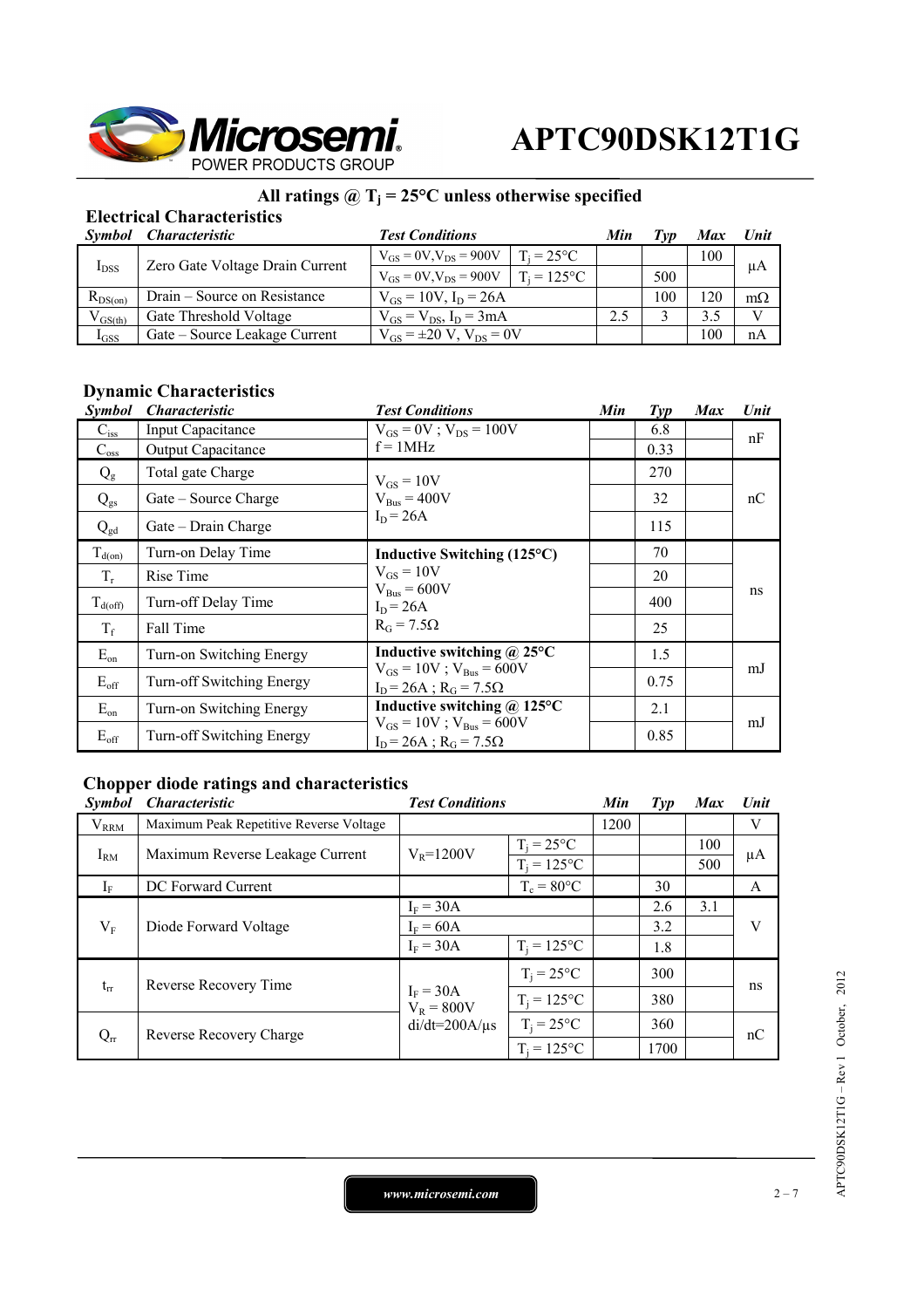

### **Thermal and package characteristics**

|             | Symbol Characteristic                                               |             |         | Min   | Typ | <b>Max</b> | Unit               |
|-------------|---------------------------------------------------------------------|-------------|---------|-------|-----|------------|--------------------|
| $R_{thJC}$  | Junction to Case Thermal Resistance                                 |             | CoolMOS |       |     | 0.50       | $\rm ^{\circ}$ C/W |
|             |                                                                     |             | diode   |       |     |            |                    |
| $V_{ISOL}$  | RMS Isolation Voltage, any terminal to case $t = 1$ min, $50/60$ Hz |             |         | 4000  |     |            |                    |
| $T_{\rm J}$ | Operating junction temperature range                                |             |         | $-40$ |     | 150        |                    |
| $T_{STG}$   | <b>Storage Temperature Range</b>                                    |             |         | $-40$ |     | 125        | $^{\circ}C$        |
| $T_{\rm C}$ | <b>Operating Case Temperature</b>                                   |             |         |       |     | 100        |                    |
| Torque      | Mounting torque                                                     | To heatsink | M4      | ◠     |     |            | N.m                |
| Wt          | Package Weight                                                      |             |         |       |     | 80         |                    |

### **Temperature sensor NTC** (see application note APT0406 on www.microsemi.com for more information).

| Symbol                 | <i>Characteristic</i>    |                | Min | $T_{VD}$ | <b>Max</b> | Unit                |
|------------------------|--------------------------|----------------|-----|----------|------------|---------------------|
| $R_{25}$               | Resistance $\omega$ 25°C |                |     | 50       |            | kΩ                  |
| $\Delta R_{25}/R_{25}$ |                          |                |     |          |            | $\frac{0}{0}$       |
| $B_{25/85}$            | $T_{25}$ = 298.15 K      |                |     | 3952     |            | $\overline{V}$<br>V |
| $\Delta B/B$           |                          | $T_c = 100$ °C |     | 4        |            | $\frac{0}{0}$       |

$$
R_T = \frac{R_{25}}{\exp\left[B_{25/85}\left(\frac{1}{T_{25}} - \frac{1}{T}\right)\right]}
$$
 T: Thermistor temperature

### **SP1 Package outline** (dimensions in mm)



See application note 1904 - Mounting Instructions for SP1 Power Modules on www.microsemi.com

*www.microsemi.com* 3-7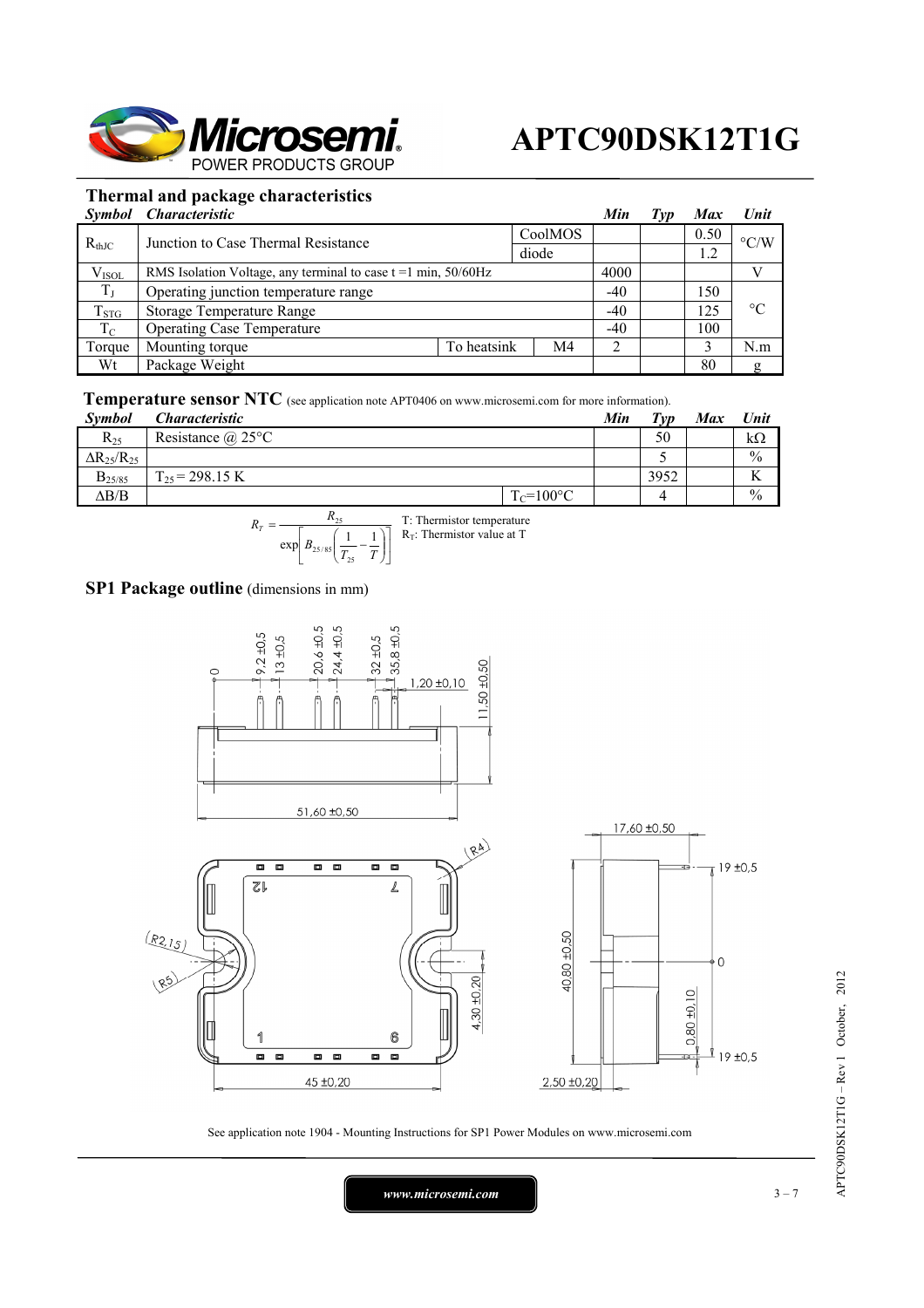

### **Typical CoolMOS performance Curve**



*www.microsemi.com* 1-7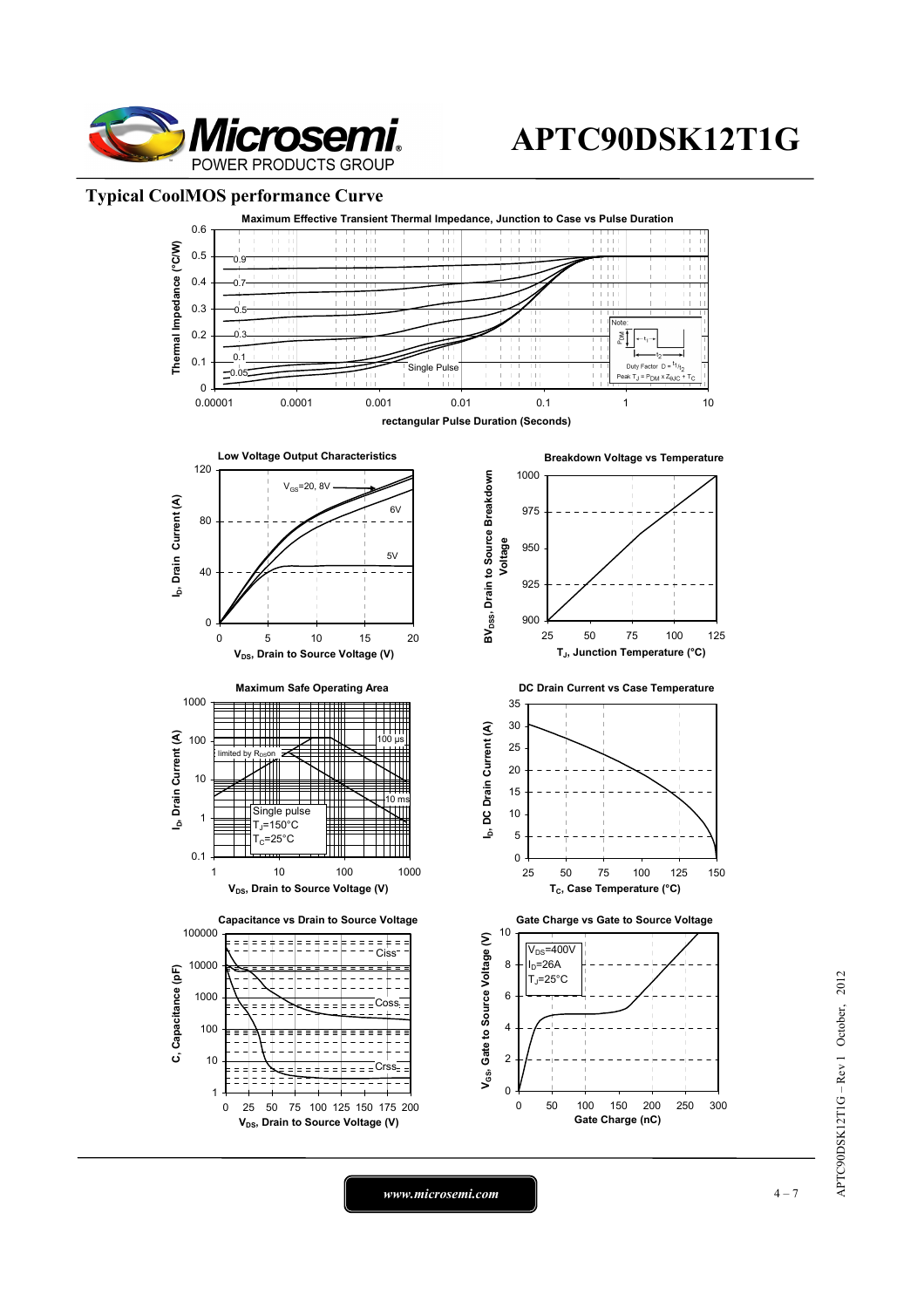

0

1

2

# **APTC90DSK12T1G**



Eoff

5 10 15 20 25 30 35 40 **I<sub>D</sub>**, Drain Current (A)



 $APTC90DSK12T1G - Rev 1 October, 2012$ APTC90DSK12T1G – Rev 1 October, 2012

*www.microsemi.com* 5-7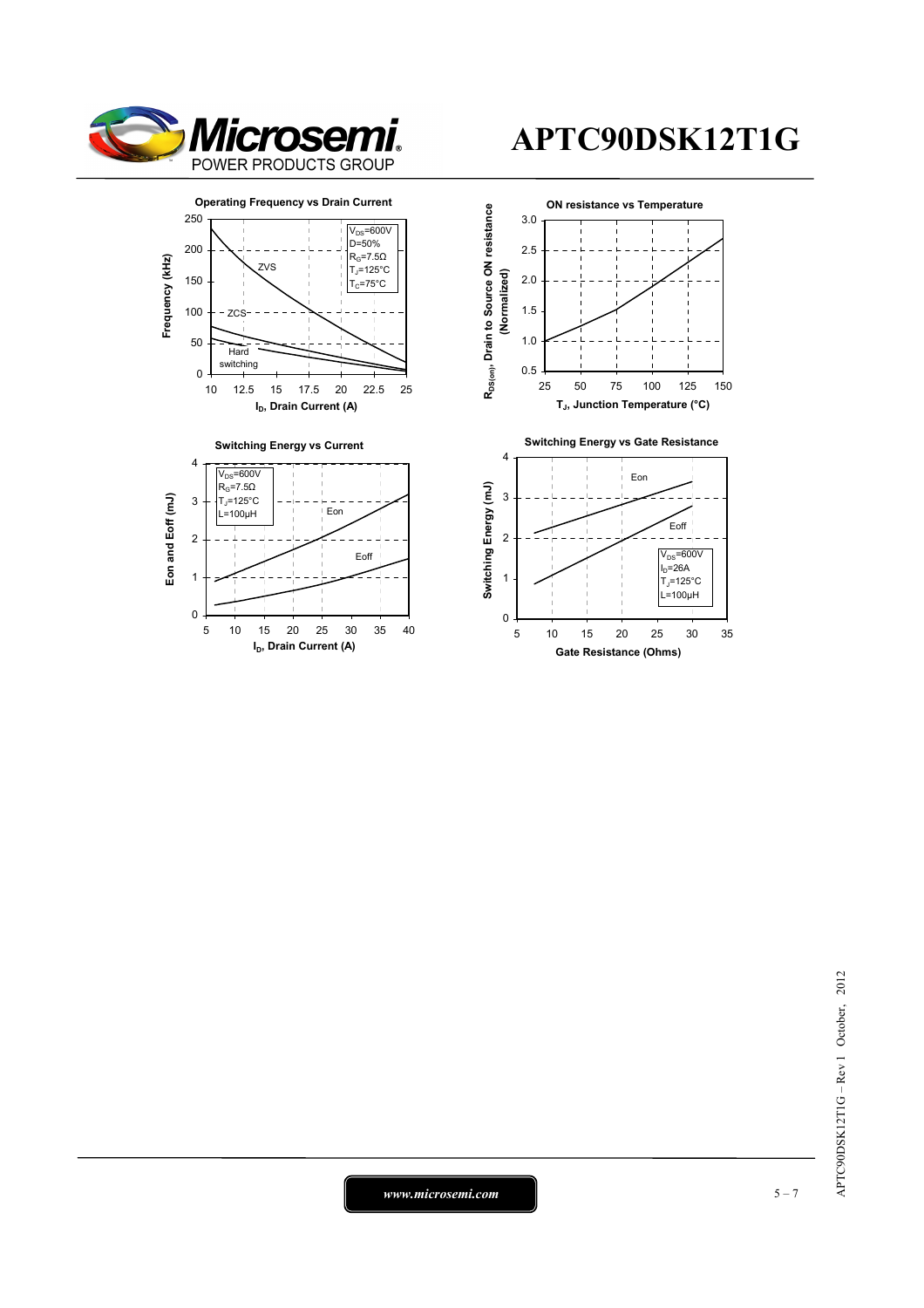

### **Typical Chopper diode performance Curve**



**"COOLMOS™ comprise a new family of transistors developed by Infineon Technologies AG. "COOLMOS" is a trademark of Infineon Technologies AG".** 

*www.microsemi.com* 6-7